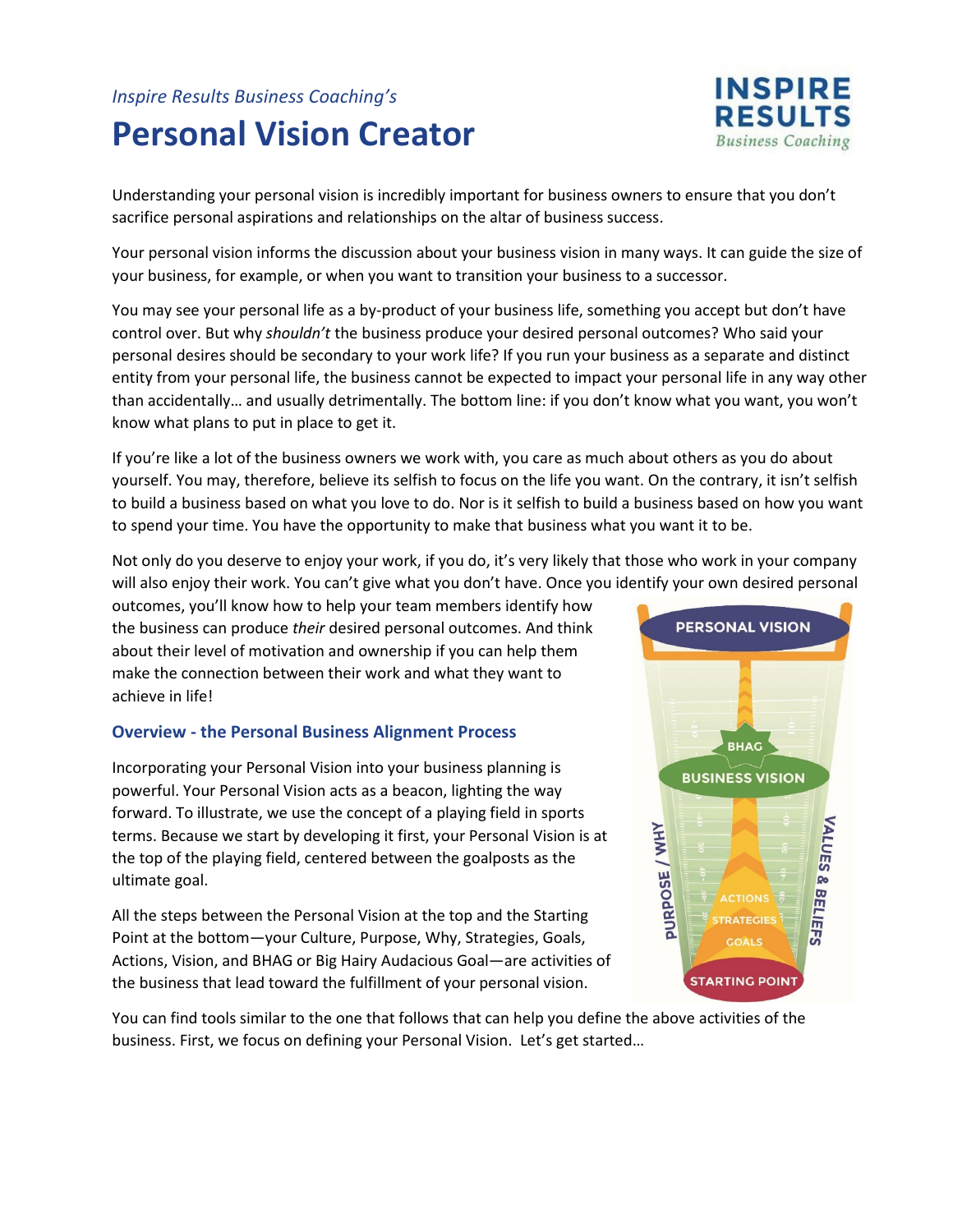#### **Completing the Personal Vision Creator**

Most people enjoy working on their personal vision. It typically brings a few a-hah moments and it's also simply fun to think about all the future can hold for you, your family, and your team… all the things you want to *have, to do, and to be*.

It is *you*, the business owner, whose personal vision the business should align with. If you have a life partner or other key family members, they can and should be part of this conversation and exercise, whether or not they work in the business. Ultimately it is the owners' vision that guides the business. It is not the personal visions of key leaders or senior executives. While you may wish to involve them in your thinking and discussion, the ultimate vision is your's along with any other owners.

To start, look out in the future at, usually, 5-year or 10-year increments and notate briefly at each increment what you will *have*, what you will be *doing*, and what you will *be*.

Choose the increment sizes and how far into the future you want to project to. This will be different for each individual depending on your age and any upcoming milestones or major activities you expect. You may wish to go out 20 years, or 30 or 40 or even 50 depending on your age. If, for example, you're currently 61 years old, you may want to project at two 5-year increments and one 10-year increment, so for when you're 66, 71, and 81 years old. Change the increment size if you wish. If you know you want to retire at age 65, then start with a 4-year increment since you know retirement will trigger several major changes and let's say, two 5-year increments and one 10-year increment after that. If you're currently 43, we'd start by recommending you go out to ages 50, 65, and 75. If you're younger than that you'll probably want to go out 4 different increments. Any more than four increments usually generates more data than you can reasonably manage.

Identify time increments that correspond with major changes in the lives of family members as a way to spur your thinking about what the future looks like. Taking care of mom and dad in old age could be one. Kids heading into high school and needing a car or moving out of the house to college or graduating and needing help to get their first home is another You get the idea. Milestones may trigger the needed resources, time, or focus to support those you love.

You'll do one Personal Vision Creator chart for each year increment you choose to project starting with your closest year increment. For example, if you're 61 years old, start with the year in which you'll be 65. At the top of the chart, write the year increment and in the next column, the corresponding calendar year. Seeing the actual calendar year somehow helps to crystalize the reality of it in our minds.

Write the names of anyone who's joining you in this exercise at the top of the right-hand column. Next, list any children you may have along with their ages. Projecting the ages of family members is another way to enliven the reality of the future. Their activities will drive a lot of what's going on in your life at the time. If your kids are 8, 13, and 16 now, you're getting them through high school activities and starting to plan for college. In 10 years they'll be 18, 23, and 26 and two will be done with college or will have been in the workforce for a few years or possibly married. What funds will you need for college or weddings? What grandchildren will you be anticipating or helping to care for? How many kids will still be living with you and what home remodeling will that prompt? If parents will be 90, what time and funds will be required of you for their care?

Now, begin to work your way down the chart starting with the first question. Ensure that each party gets equal time to share and record their input. An important ground rule here is 'THERE ARE NO WRONG ANSWERS.' This is the time to brainstorm, not critique. We're not saying that your Personal Vision Creator chart be full of wild or wishful ideas. We're looking for concrete thoughts about what the future likely holds given your likes, wants, and needs. What we are saying is do everything you can to get everyone's input surfaced: actively listen, (smile, nod, and paraphrase), allow some dead space for the introverts to do their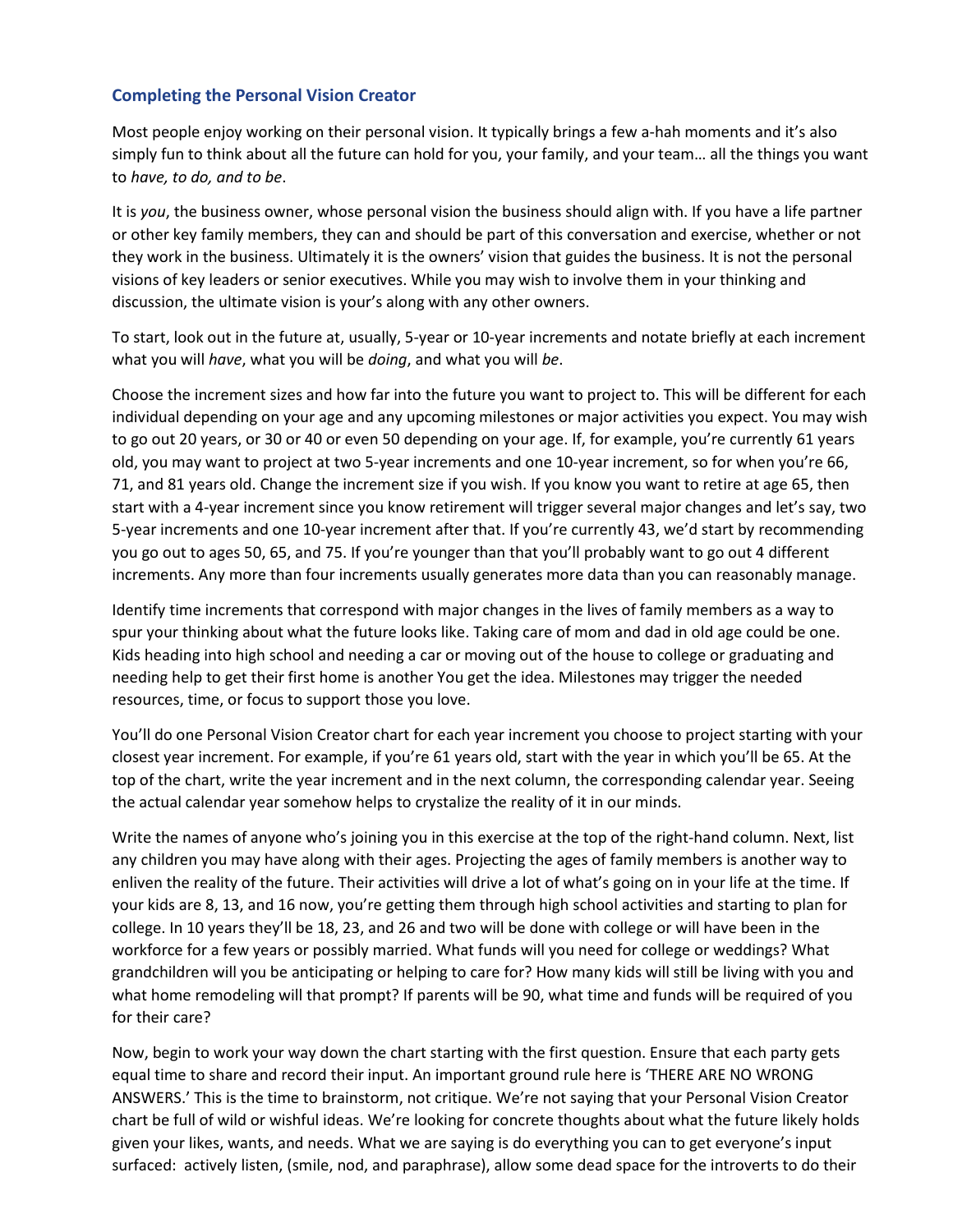best thinking, and allow airtime for extraverts to clean it up out loud. When we facilitate this exercise with our clients, we like to use a flip chart to record responses as they come out and we strongly suggest you do so as well. Flip charting helps facilitate discussion when everyone can see what's being written and it also gives them the chance to correct it. Agree on who will capture the input and before writing it down, get agreement that it's stated the way the person intended. We type the data from the flipcharts and send the documents to each party for review. You can do the same if you wish.

Completing your Personal Vision Creator charts is pretty self-explanatory. What follows provides additional thought-starters and examples to prompt your thinking:

**QUESTION 1** – What will you HAVE *materially* in 5 years (or whatever year increment you're working on) Here's a list of possible categories: homes, cars, boats, bikes, vacation cottage, electronics, toys, jewelry, new countertops, new furniture. Susie had a hard time…

**QUESTION 2** -- What will you HAVE, *financially?* Answers could be things like the amount of cash you think you'll have, investments or shares you'll own, other businesses, IRA's, 401K's…

**QUESTION 3** –What hobbies and travel will you be DOING 5 years from now? Think about any creative pursuits—art, sports, talents you want to develop, lessons you want to take. How much travel, with who, to where and for how long?

**QUESTION 4** – What will you be DOING spiritually and in the community? Think of things like, how many volunteer hours and where? What church involvement and how much? What books will you have read? What time, talent, and treasure will you be donating? What non-profit do you want to start? What study group do you want to lead?

**QUESTION 5** – What will you be DOING in your career in 5 years . What milestones will you have reached in your career? How many hours each week will you be working? How many vacation weeks will you be taking? What promotions, retirements, transitions? Does one of you want to start a side gig? Open a bakery? Start teaching a college course? Capture this information even if one of you doesn't work in the business. Their career projections are important too.

**QUESTION 6** – What will you be DOING in your general lifestyle 5 years from now? What milestones do you predict will have occurred? Any births, weddings or anniversaries? How many hours will you be working? How much vacation will you have? What will your kids, parents, siblings or friends be doing that impacts you? What will be the state of your general health?

You may notice some of the questions bring up the same information you answered previously. It's OK if some of your answers overlap. It doesn't matter which box the information goes in. What matters is that the information comes out and gets captured somewhere on the form for later consideration.

**QUESTION 7** – What will you BE at this time of your life. Think here of 1) family roles like grandparent, caregiver, and PTA volunteer 2) personal roles like golfer, world traveler, and author, and 3) professional roles such as professor, mentor, speaker, consultant, pastor, and board member. Will you be a college graduate, an MBA, or PhD? A question to prompt still more thoughts of what you'll be—what will *your legacy* be?

That completes your first Personal Vision chart.

Go to the next year increment you chose and complete a chart for it until all three (or four) of your charts are complete. Together, they form your final Personal Vision.